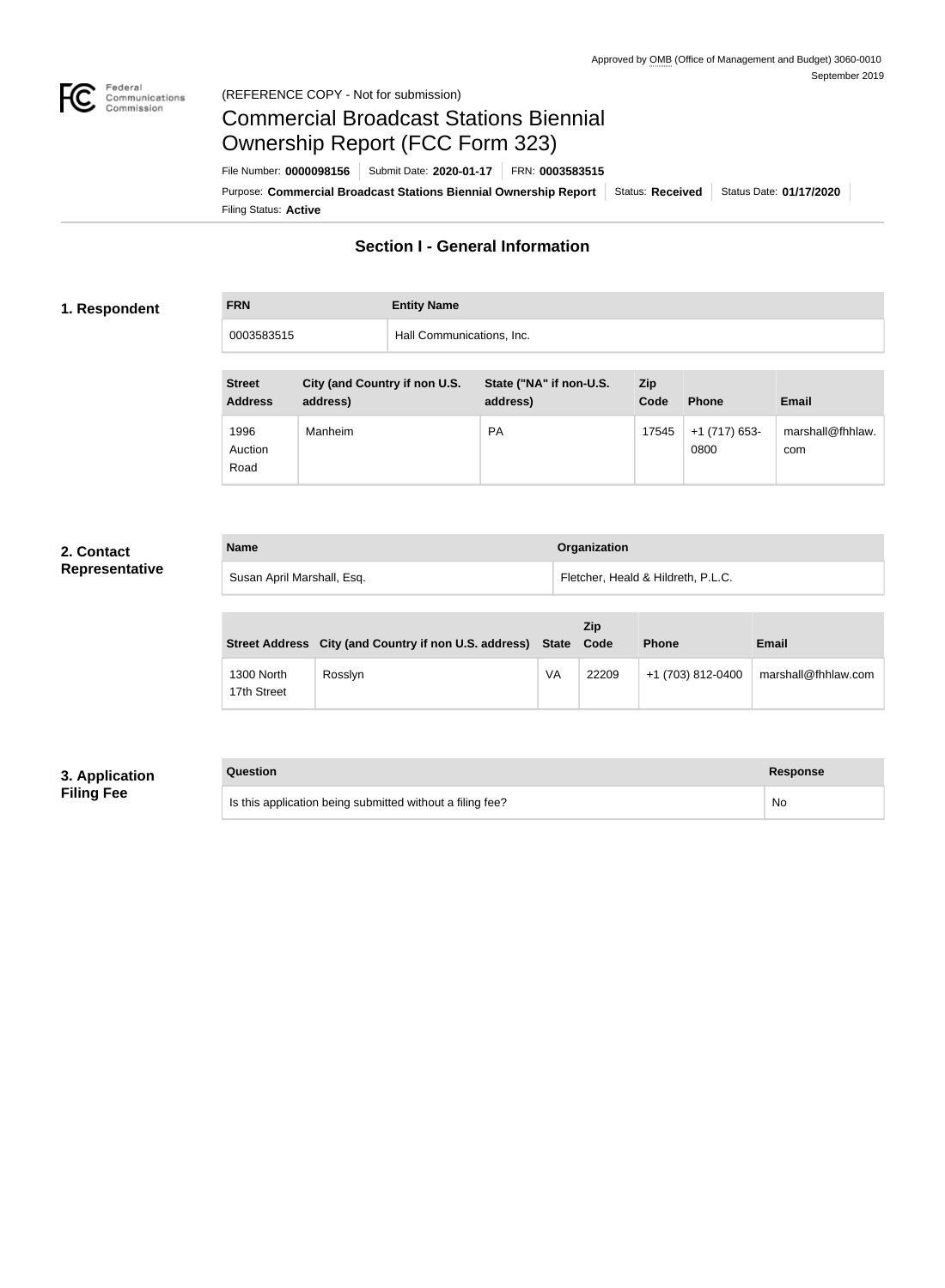| <b>Application Type</b> | <b>Form Number</b> | <b>Fee Code</b> | Quantity | <b>Fee Amount</b> | <b>Subtotal</b> |
|-------------------------|--------------------|-----------------|----------|-------------------|-----------------|
| <b>Biennial</b>         | <b>Form 323</b>    | <b>MAR</b>      | 21       | 85                | \$1,470.00      |
|                         |                    |                 |          | Total             | \$1,470.00      |

# **4. Nature of Respondent**

| (a) Provide the following information about the Respondent: |                        |  |
|-------------------------------------------------------------|------------------------|--|
| <b>Relationship to stations/permits</b>                     | Licensee               |  |
| <b>Nature of Respondent</b>                                 | For-profit corporation |  |

**(b) Provide the following information about this report:**

| <b>Purpose</b> | Biennial                                                                                                                                                                               |
|----------------|----------------------------------------------------------------------------------------------------------------------------------------------------------------------------------------|
| "As of" date   | 10/01/2019                                                                                                                                                                             |
|                | When filing a biennial ownership report or validating<br>and resubmitting a prior biennial ownership report, this<br>date must be Oct. 1 of the year in which this report is<br>filed. |

# **5. Licensee(s) and Station(s)**

r

# **Respondent is filing this report to cover the following Licensee(s) and station(s):**

| Licensee/Permittee Name   | <b>FRN</b> |
|---------------------------|------------|
| Hall Communications, Inc. | 0003583515 |

| Fac. ID No. | <b>Call Sign</b> | <b>City</b>         | <b>State</b>   | <b>Service</b> |
|-------------|------------------|---------------------|----------------|----------------|
| 7839        | <b>WIZN</b>      | <b>VERGENNES</b>    | VT             | <b>FM</b>      |
| 10341       | <b>WLKF</b>      | LAKELAND            | FL             | AM             |
| 15959       | <b>WPVD</b>      | <b>WEST WARWICK</b> | R <sub>l</sub> | AM             |
| 25406       | <b>WNLC</b>      | <b>EAST LYME</b>    | CT             | <b>FM</b>      |
| 25864       | <b>WJOY</b>      | <b>BURLINGTON</b>   | VT             | AM             |
| 25865       | <b>WROZ</b>      | <b>LANCASTER</b>    | PA             | <b>FM</b>      |
| 25866       | <b>WNBH</b>      | <b>NEW BEDFORD</b>  | MA             | AM             |
| 25867       | <b>WOKO</b>      | <b>BURLINGTON</b>   | VT             | <b>FM</b>      |
| 25868       | <b>WONN</b>      | LAKELAND            | FL.            | AM             |
| 25869       | <b>WCTK</b>      | <b>NEW BEDFORD</b>  | MA             | <b>FM</b>      |
| 25870       | <b>WLPA</b>      | <b>LANCASTER</b>    | PA             | AM             |
| 25872       | <b>WPCV</b>      | <b>WINTER HAVEN</b> | FL             | <b>FM</b>      |
| 48547       | <b>WKNL</b>      | <b>NEW LONDON</b>   | <b>CT</b>      | <b>FM</b>      |
| 52807       | <b>WBTZ</b>      | <b>PLATTSBURGH</b>  | <b>NY</b>      | <b>FM</b>      |
| 62368       | WONN-FM          | <b>STARVIEW</b>     | PA             | <b>FM</b>      |
| 66179       | WILI-FM          | <b>WILLIMANTIC</b>  | <b>CT</b>      | <b>FM</b>      |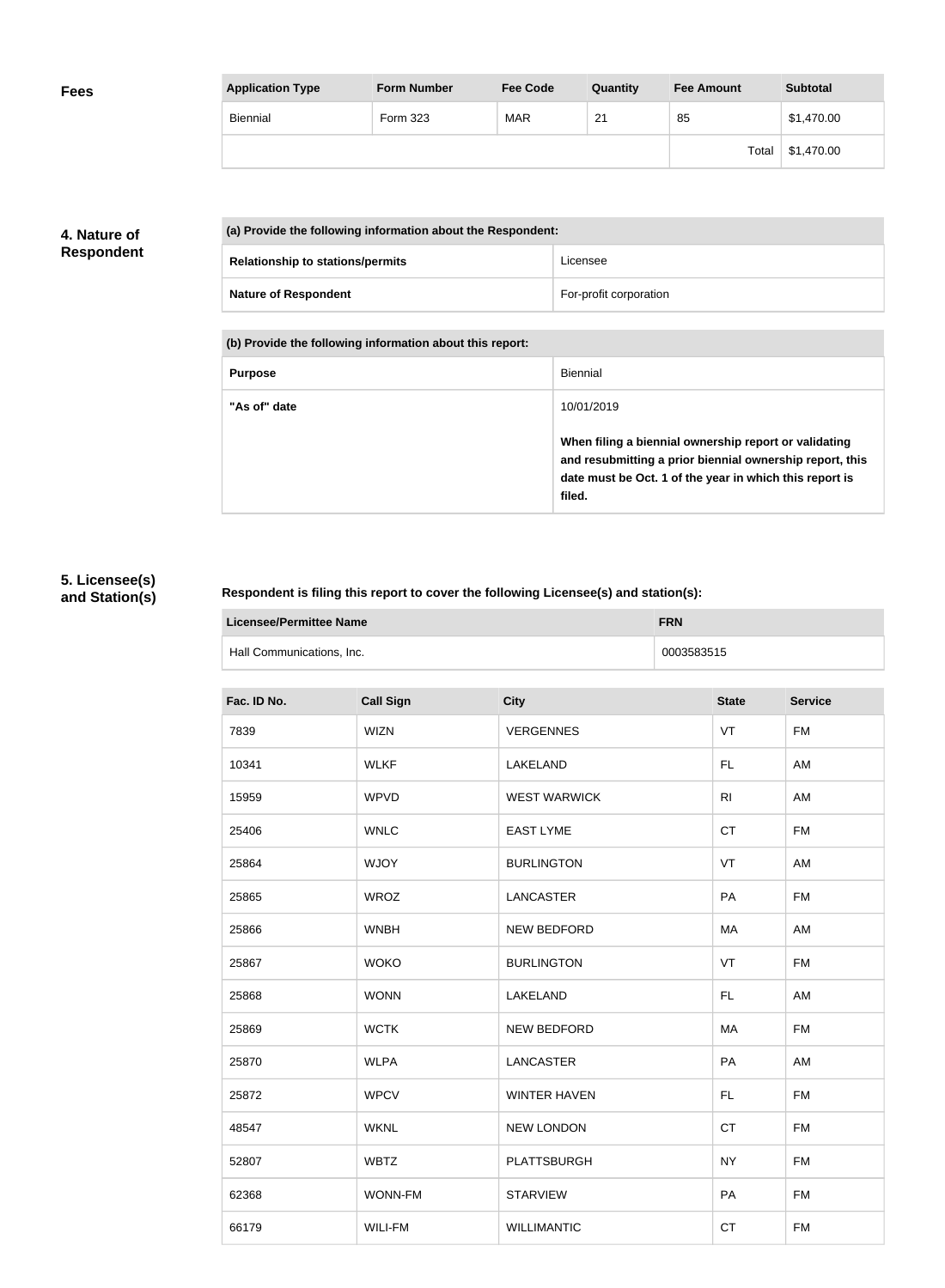| 66180 | WILI        | <b>WILLIMANTIC</b> | <b>CT</b> | AM        |
|-------|-------------|--------------------|-----------|-----------|
| 68692 | <b>WKOL</b> | <b>PLATTSBURGH</b> | <b>NY</b> | <b>FM</b> |
| 72346 | <b>WCTY</b> | <b>NORWICH</b>     | <b>CT</b> | FM        |
| 72347 | <b>WICH</b> | <b>NORWICH</b>     | СT        | AM        |
| 72687 | <b>WWRZ</b> | FORT MEADE         | FL        | <b>FM</b> |

# **Section II – Biennial Ownership Information**

# **1. 47 C.F.R. Section 73.3613 and Other Documents**

Licensee Respondents that hold authorizations for one or more full power television, AM, and/or FM stations should list all contracts and other instruments set forth in 47 C.F.R. Section 73.3613(a) through (c) for the facility or facilities listed on this report. In addition, attributable Local Marketing Agreements (LMAs) and attributable Joint Sales Agreements (JSAs) must be disclosed by the licensee of the brokering station on its ownership report. If the agreement is an attributable LMA, an attributable JSA, or a network affiliation agreement, check the appropriate box. Otherwise, select "Other." Non-Licensee Respondents, as well as Licensee Respondents that only hold authorizations for Class A television and/or low power television stations, should select "Not Applicable" in response to this question.

| Description of contract or instrument           | Amendment to 1980 Trust Agreement                                         |
|-------------------------------------------------|---------------------------------------------------------------------------|
| Parties to contract or instrument               | Robert M. Hall, Grantor, and Ruth D. Hall and Robert M.<br>Hall, Trustees |
| Date of execution                               | 10/1986                                                                   |
| Date of expiration                              | No expiration date                                                        |
| <b>Agreement type</b><br>(check all that apply) | Other<br><b>Agreement Type:</b> Amendment to a Trust Agreement            |

| <b>Document Information</b>                     |                                                                                                     |
|-------------------------------------------------|-----------------------------------------------------------------------------------------------------|
| Description of contract or instrument           | Appointment of Bonnie H. Rowbotham and Howard S.<br>Tuthill, as Additional Trustees of 6/6/80 Trust |
| Parties to contract or instrument               | Robert M. Hall, Grantor                                                                             |
| Date of execution                               | 09/1997                                                                                             |
| Date of expiration                              | No expiration date                                                                                  |
| <b>Agreement type</b><br>(check all that apply) | Other<br><b>Agreement Type:</b> Appointment of Additional Trustees to a<br>Trust                    |

#### **Document Information**

| Description of contract or instrument           | Stock Pledge Agreements with Hall Communications, Inc.,<br>Bonnie H. Rowbotham and Arthur J. Rowbotham |
|-------------------------------------------------|--------------------------------------------------------------------------------------------------------|
| Parties to contract or instrument               | TD Bank, NA                                                                                            |
| Date of execution                               | 10/2005                                                                                                |
| Date of expiration                              | No expiration date                                                                                     |
| <b>Agreement type</b><br>(check all that apply) | Other<br><b>Agreement Type: Stock Pledge Agreements</b>                                                |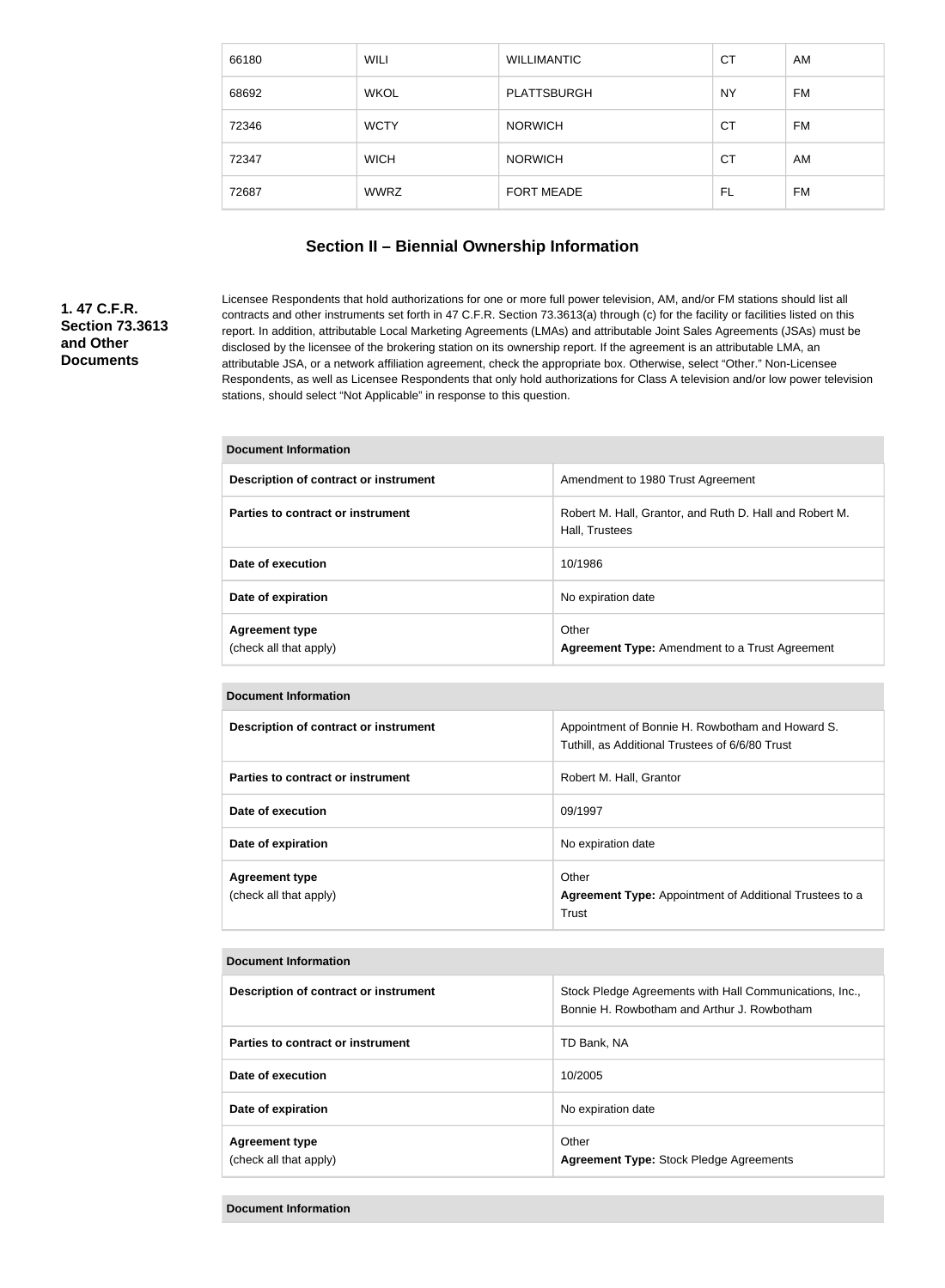| Description of contract or instrument           | Amendment to 1980 Trust Agreement                                         |
|-------------------------------------------------|---------------------------------------------------------------------------|
| Parties to contract or instrument               | Robert M. Hall, Grantor, and Ruth D. Hall and Robert M.<br>Hall, Trustees |
| Date of execution                               | 11/1981                                                                   |
| Date of expiration                              | No expiration date                                                        |
| <b>Agreement type</b><br>(check all that apply) | Other<br><b>Agreement Type: Amendment to Trust Agreement</b>              |

#### **Document Information**

| Description of contract or instrument           | Agreement of Merger                              |
|-------------------------------------------------|--------------------------------------------------|
| Parties to contract or instrument               | Hall Communications, Inc.                        |
| Date of execution                               | 02/1975                                          |
| Date of expiration                              | No expiration date                               |
| <b>Agreement type</b><br>(check all that apply) | Other<br><b>Agreement Type: Merger Agreement</b> |

#### **Document Information**

| Description of contract or instrument           | Certificate of Ownership and Merger                                 |
|-------------------------------------------------|---------------------------------------------------------------------|
| Parties to contract or instrument               | Hall Communications, Inc.                                           |
| Date of execution                               | 09/1981                                                             |
| Date of expiration                              | No expiration date                                                  |
| <b>Agreement type</b><br>(check all that apply) | Other<br><b>Agreement Type: Certificate of Ownership and Merger</b> |

## **Document Information**

| Description of contract or instrument           | By-Laws                                 |
|-------------------------------------------------|-----------------------------------------|
| Parties to contract or instrument               | Hall Communications, Inc.               |
| Date of execution                               | 11/1974                                 |
| Date of expiration                              | No expiration date                      |
| <b>Agreement type</b><br>(check all that apply) | Other<br><b>Agreement Type: By-Laws</b> |

#### **Document Information**

| Description of contract or instrument           | Certificate of Amendment of Certificate of Incorporation                                    |
|-------------------------------------------------|---------------------------------------------------------------------------------------------|
| Parties to contract or instrument               | Hall Communications, Inc.                                                                   |
| Date of execution                               | 05/1980                                                                                     |
| Date of expiration                              | No expiration date                                                                          |
| <b>Agreement type</b><br>(check all that apply) | Other<br><b>Agreement Type:</b> Certificate of Amendment of Certificate of<br>Incorporation |

## **Document Information**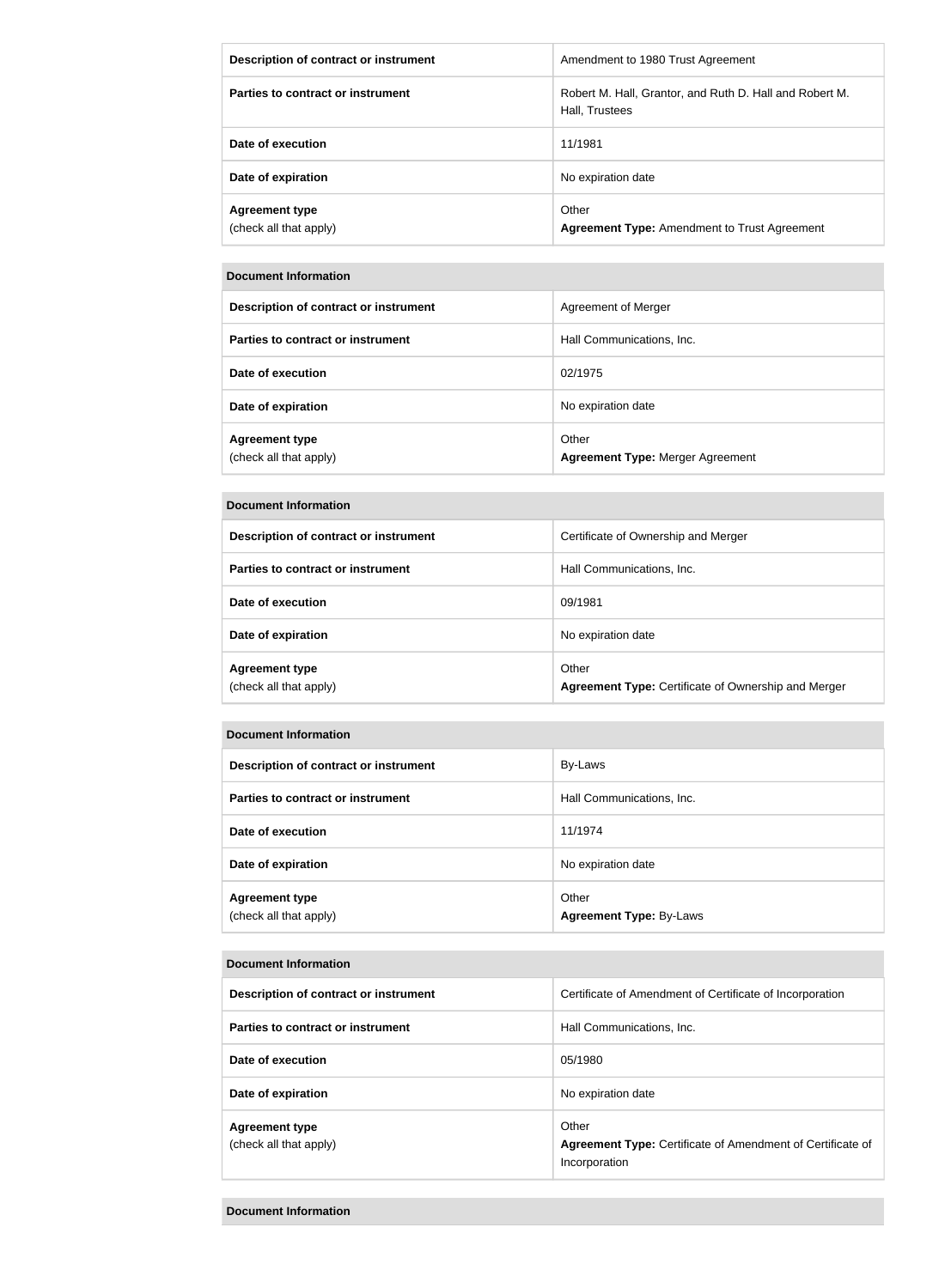| Description of contract or instrument           | Certificate of Amendment of Certificate of Incorporation                             |
|-------------------------------------------------|--------------------------------------------------------------------------------------|
| Parties to contract or instrument               | Hall Communications. Inc.                                                            |
| Date of execution                               | 12/1975                                                                              |
| Date of expiration                              | No expiration date                                                                   |
| <b>Agreement type</b><br>(check all that apply) | Other<br>Agreement Type: Certificate of Amendment of Certificate of<br>Incorporation |

#### **Document Information**

| Description of contract or instrument           | Amendment to and Reinstatement of 1980 trust Agreement                          |
|-------------------------------------------------|---------------------------------------------------------------------------------|
| Parties to contract or instrument               | Robert M. Hall, as Grantor, and Robert M. Hall and Ruth D.<br>Hall, as Trustees |
| Date of execution                               | 08/1995                                                                         |
| Date of expiration                              | No expiration date                                                              |
| <b>Agreement type</b><br>(check all that apply) | Other<br>Agreement Type: Amendment and Reinstatement of a Trust                 |

## **Document Information**

| Description of contract or instrument           | <b>Trust Agreement</b>                                                              |
|-------------------------------------------------|-------------------------------------------------------------------------------------|
| Parties to contract or instrument               | Robert M. Hall, Settler, and Bonnie H. Rowbotham and<br>Howard S. Tuthill, Trustees |
| Date of execution                               | 08/1967                                                                             |
| Date of expiration                              | No expiration date                                                                  |
| <b>Agreement type</b><br>(check all that apply) | Other<br><b>Agreement Type: Trust</b>                                               |

## **Document Information**

| Description of contract or instrument           | <b>Trust Agreement</b>                                                    |
|-------------------------------------------------|---------------------------------------------------------------------------|
| Parties to contract or instrument               | Robert M. Hall, Grantor, and Ruth D. Hall and Robert M.<br>Hall, Trustees |
| Date of execution                               | 06/1980                                                                   |
| Date of expiration                              | No expiration date                                                        |
| <b>Agreement type</b><br>(check all that apply) | Other<br><b>Agreement Type: Trust Agreement</b>                           |

#### **Document Information**

| Description of contract or instrument           | Loan Agreement                          |
|-------------------------------------------------|-----------------------------------------|
| Parties to contract or instrument               | TD Banknorth, NA                        |
| Date of execution                               | 10/2005                                 |
| Date of expiration                              | No expiration date                      |
| <b>Agreement type</b><br>(check all that apply) | Other<br>Agreement Type: Loan Agreement |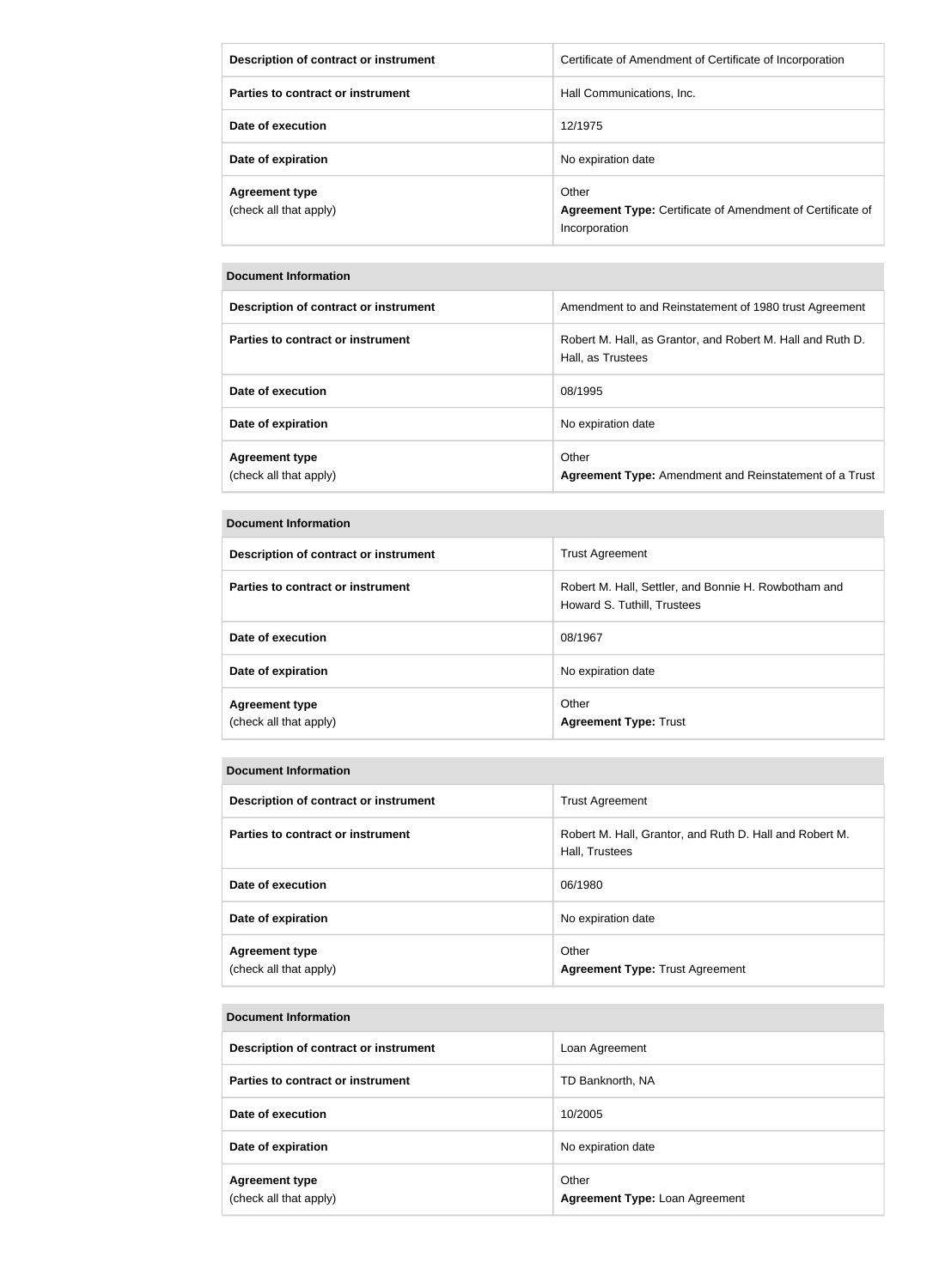| Document Information                            |                                                                 |  |  |
|-------------------------------------------------|-----------------------------------------------------------------|--|--|
| Description of contract or instrument           | <b>Voting Trust Agreement</b>                                   |  |  |
| Parties to contract or instrument               | Shareholders of Hall Communications, Inc. and Robert M.<br>Hall |  |  |
| Date of execution                               | 04/1976                                                         |  |  |
| Date of expiration                              | No expiration date                                              |  |  |
| <b>Agreement type</b><br>(check all that apply) | Other<br><b>Agreement Type: Voting Trust Agreement</b>          |  |  |

#### **Document Information**

| Description of contract or instrument           | Certificate of Incorporation                                 |
|-------------------------------------------------|--------------------------------------------------------------|
| Parties to contract or instrument               | Hall Communications, Inc.                                    |
| Date of execution                               | 11/1974                                                      |
| Date of expiration                              | No expiration date                                           |
| <b>Agreement type</b><br>(check all that apply) | Other<br><b>Agreement Type: Certificate of Incorporation</b> |

## **2. Ownership Interests**

**(a)** Ownership Interests. This Question requires Respondents to enter detailed information about ownership interests by generating a series of subforms. Answer each question on each subform. The first subform listing should be for the Respondent itself. If the Respondent is not a natural person, also list each of the officers, directors, stockholders, non-insulated partners, non-insulated members, and any other persons or entities with a direct attributable interest in the Respondent pursuant to the standards set forth in 47 C.F.R. Section 73.3555. (A "direct" interest is one that is not held through any intervening companies or entities.) List each interest holder with a direct attributable interest in the Respondent separately.

Leave the percentage of total assets (Equity Debt Plus) field blank for an interest holder unless that interest holder has an attributable interest in the Respondent solely on the basis of the Commission's Equity Debt Plus attribution standard, 47 C.F.R. Section 73.3555, Note 2(i).

In the case of vertical or indirect ownership structures, list only those interests in the Respondent that also represent an attributable interest in the Licensee(s) for which the report is being submitted.

Entities that are part of an organizational structure that includes holding companies or other forms of indirect ownership must file separate ownership reports. In such a structure do not report, or file a separate report for, any interest holder that does not have an attributable interest in the Licensee(s) for which the report is being submitted.

Please see the Instructions for further detail concerning interests that must be reported in response to this question.

The Respondent must provide an FCC Registration Number for each interest holder reported in response to this question. Please see the Instructions for detailed information and guidance concerning this requirement.

| ווטוומונוטוווועווון קוווטוסויווע |                                     |                   |
|----------------------------------|-------------------------------------|-------------------|
| <b>FRN</b>                       | 0003583515                          |                   |
| <b>Entity Name</b>               | Hall Communications, Inc.           |                   |
| <b>Address</b>                   | PO Box                              |                   |
|                                  | <b>Street 1</b>                     | 1996 Auction Road |
|                                  | <b>Street 2</b>                     |                   |
|                                  | City                                | Manheim           |
|                                  | State ("NA" if non-U.S.<br>address) | PA                |
|                                  | <b>Zip/Postal Code</b>              | 17545             |
|                                  |                                     |                   |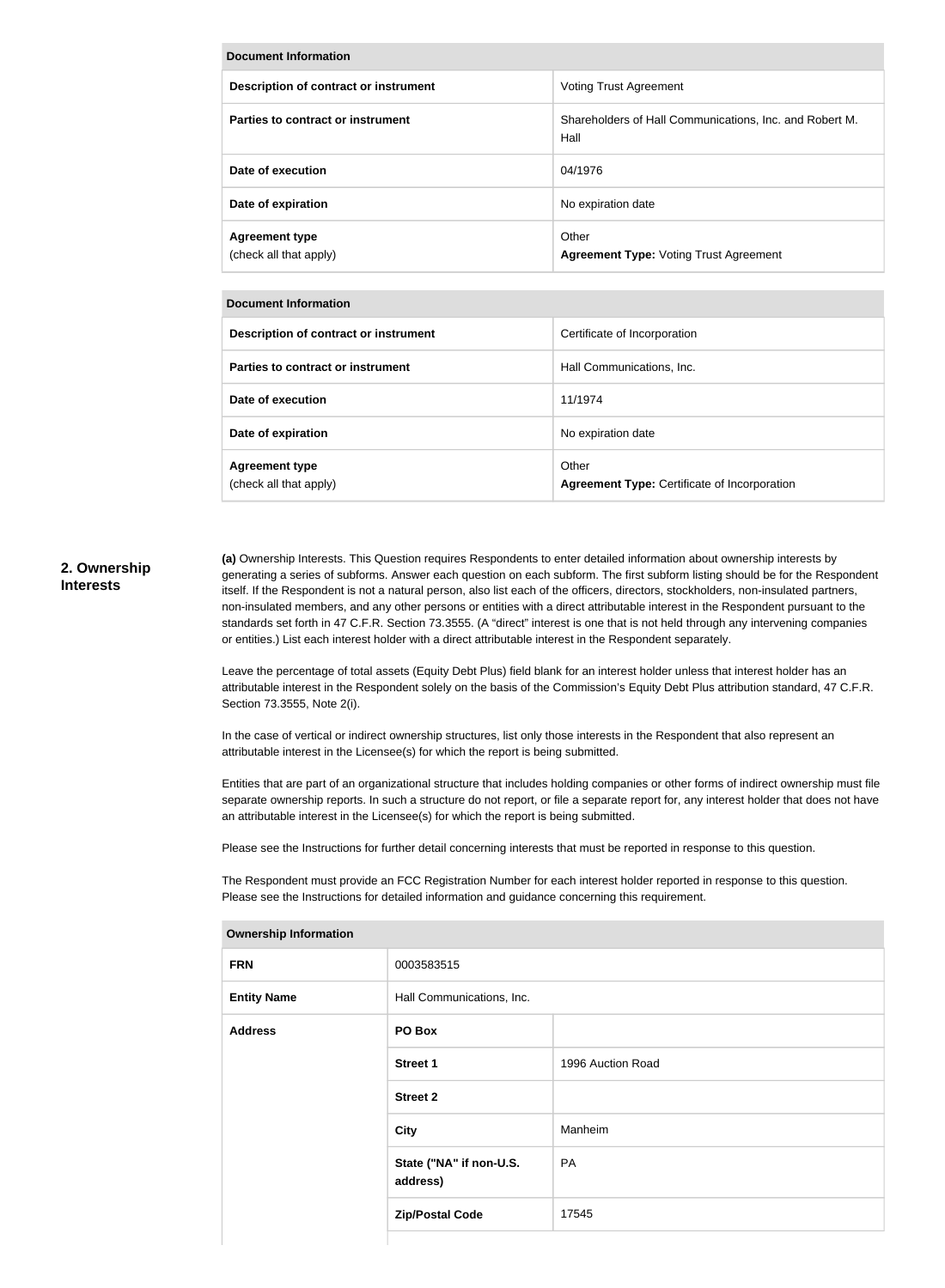|                                                                                      | Country (if non-U.S.<br>address)                        | <b>United States</b> |                            |
|--------------------------------------------------------------------------------------|---------------------------------------------------------|----------------------|----------------------------|
| <b>Listing Type</b>                                                                  | Respondent                                              |                      |                            |
| <b>Positional Interests</b><br>(check all that apply)                                | Respondent                                              |                      |                            |
| <b>Tribal Nation or Tribal</b><br><b>Entity</b>                                      | Interest holder is not a Tribal nation or Tribal entity |                      |                            |
| <b>Interest Percentages</b><br>(enter percentage values<br>from 0.0 to 100.0)        | <b>Voting</b>                                           | 0.0%                 | <b>Jointly Held?</b><br>No |
|                                                                                      | <b>Equity</b>                                           | 0.0%                 |                            |
|                                                                                      | <b>Total assets (Equity Debt</b><br>Plus)               | 0.0%                 |                            |
| Does interest holder have an attributable interest in one or more broadcast stations |                                                         |                      | <b>No</b>                  |

**that do not appear on this report? Ownership Information**

| <b>FRN</b>                                                                    | 0019640671                                                                           |                      |                            |  |
|-------------------------------------------------------------------------------|--------------------------------------------------------------------------------------|----------------------|----------------------------|--|
| <b>Entity Name</b>                                                            | 1967 Trust Agreement                                                                 |                      |                            |  |
| <b>Address</b>                                                                | PO Box                                                                               |                      |                            |  |
|                                                                               | <b>Street 1</b>                                                                      | 1996 Auction Road    |                            |  |
|                                                                               | <b>Street 2</b>                                                                      |                      |                            |  |
|                                                                               | <b>City</b>                                                                          | Manheim              |                            |  |
|                                                                               | State ("NA" if non-U.S.<br>address)                                                  | PA                   |                            |  |
|                                                                               | <b>Zip/Postal Code</b>                                                               | 17545                |                            |  |
|                                                                               | Country (if non-U.S.<br>address)                                                     | <b>United States</b> |                            |  |
| <b>Listing Type</b>                                                           | Other Interest Holder                                                                |                      |                            |  |
| <b>Positional Interests</b><br>(check all that apply)                         | Stockholder                                                                          |                      |                            |  |
| <b>Tribal Nation or Tribal</b><br><b>Entity</b>                               | Interest holder is not a Tribal nation or Tribal entity                              |                      |                            |  |
| <b>Interest Percentages</b><br>(enter percentage values<br>from 0.0 to 100.0) | Voting                                                                               | 24.5%                | <b>Jointly Held?</b><br>No |  |
|                                                                               | <b>Equity</b>                                                                        | 66.2%                |                            |  |
|                                                                               | <b>Total assets (Equity Debt</b><br>Plus)                                            | 0.0%                 |                            |  |
| that do not appear on this report?                                            | Does interest holder have an attributable interest in one or more broadcast stations |                      | Yes                        |  |

| <b>FRN</b>  | 0019415983          |  |
|-------------|---------------------|--|
| <b>Name</b> | Erin R. Casey, Esq. |  |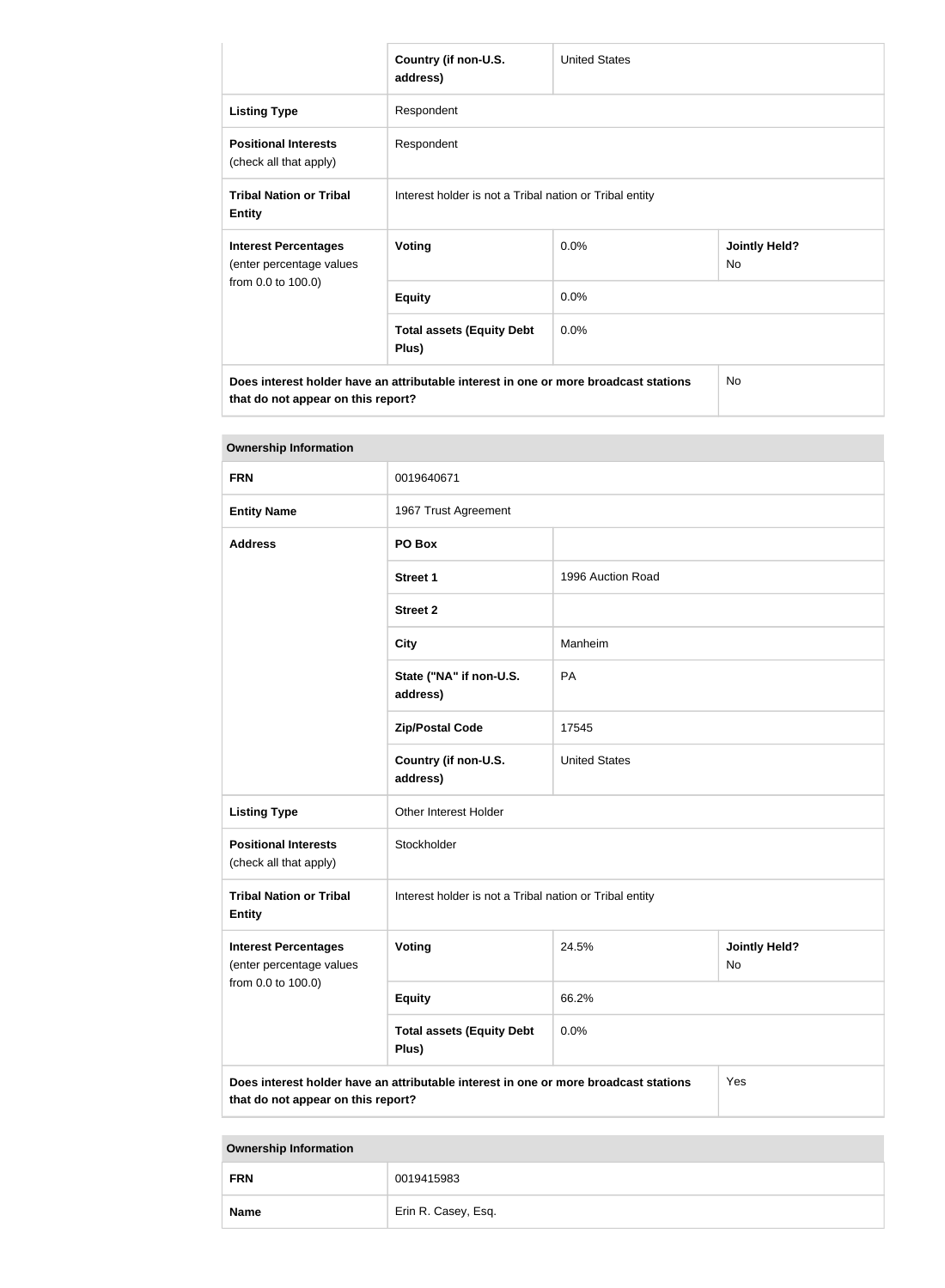| <b>Address</b>                                            | PO Box                                                                               |                        |                            |
|-----------------------------------------------------------|--------------------------------------------------------------------------------------|------------------------|----------------------------|
|                                                           | <b>Street 1</b>                                                                      | 404 West Lime Street   |                            |
|                                                           | <b>Street 2</b>                                                                      |                        |                            |
|                                                           | <b>City</b>                                                                          | Lakeland               |                            |
|                                                           | State ("NA" if non-U.S.<br>address)                                                  | <b>FL</b>              |                            |
|                                                           | <b>Zip/Postal Code</b>                                                               | 33815                  |                            |
|                                                           | Country (if non-U.S.<br>address)                                                     | <b>United States</b>   |                            |
| <b>Listing Type</b>                                       | Other Interest Holder                                                                |                        |                            |
| <b>Positional Interests</b><br>(check all that apply)     | Officer, Director, Stockholder                                                       |                        |                            |
| Citizenship, Gender,                                      | <b>Citizenship</b>                                                                   | <b>US</b>              |                            |
| <b>Ethnicity, and Race</b><br><b>Information (Natural</b> | Gender                                                                               | Female                 |                            |
| Persons Only)                                             | <b>Ethnicity</b>                                                                     | Not Hispanic or Latino |                            |
|                                                           | Race                                                                                 | White                  |                            |
| <b>Interest Percentages</b><br>(enter percentage values   | Voting                                                                               | 1.2%                   | <b>Jointly Held?</b><br>No |
| from 0.0 to 100.0)                                        | <b>Equity</b>                                                                        | 1.6%                   |                            |
|                                                           | <b>Total assets (Equity Debt</b><br>Plus)                                            | 0.0%                   |                            |
| that do not appear on this report?                        | Does interest holder have an attributable interest in one or more broadcast stations |                        | Yes                        |

| <b>FRN</b>                                                | 0022413124                          |                      |
|-----------------------------------------------------------|-------------------------------------|----------------------|
| <b>Name</b>                                               | Janet P. Hamm                       |                      |
| <b>Address</b>                                            | PO Box                              |                      |
|                                                           | <b>Street 1</b>                     | 404 West Lime Street |
|                                                           | <b>Street 2</b>                     |                      |
|                                                           | <b>City</b>                         | Lakeland             |
|                                                           | State ("NA" if non-U.S.<br>address) | FL.                  |
|                                                           | <b>Zip/Postal Code</b>              | 33815                |
|                                                           | Country (if non-U.S.<br>address)    | <b>United States</b> |
| <b>Listing Type</b>                                       | Other Interest Holder               |                      |
| <b>Positional Interests</b><br>(check all that apply)     | Officer                             |                      |
| Citizenship, Gender,                                      | <b>Citizenship</b>                  | <b>US</b>            |
| <b>Ethnicity, and Race</b><br><b>Information (Natural</b> | Gender                              | Female               |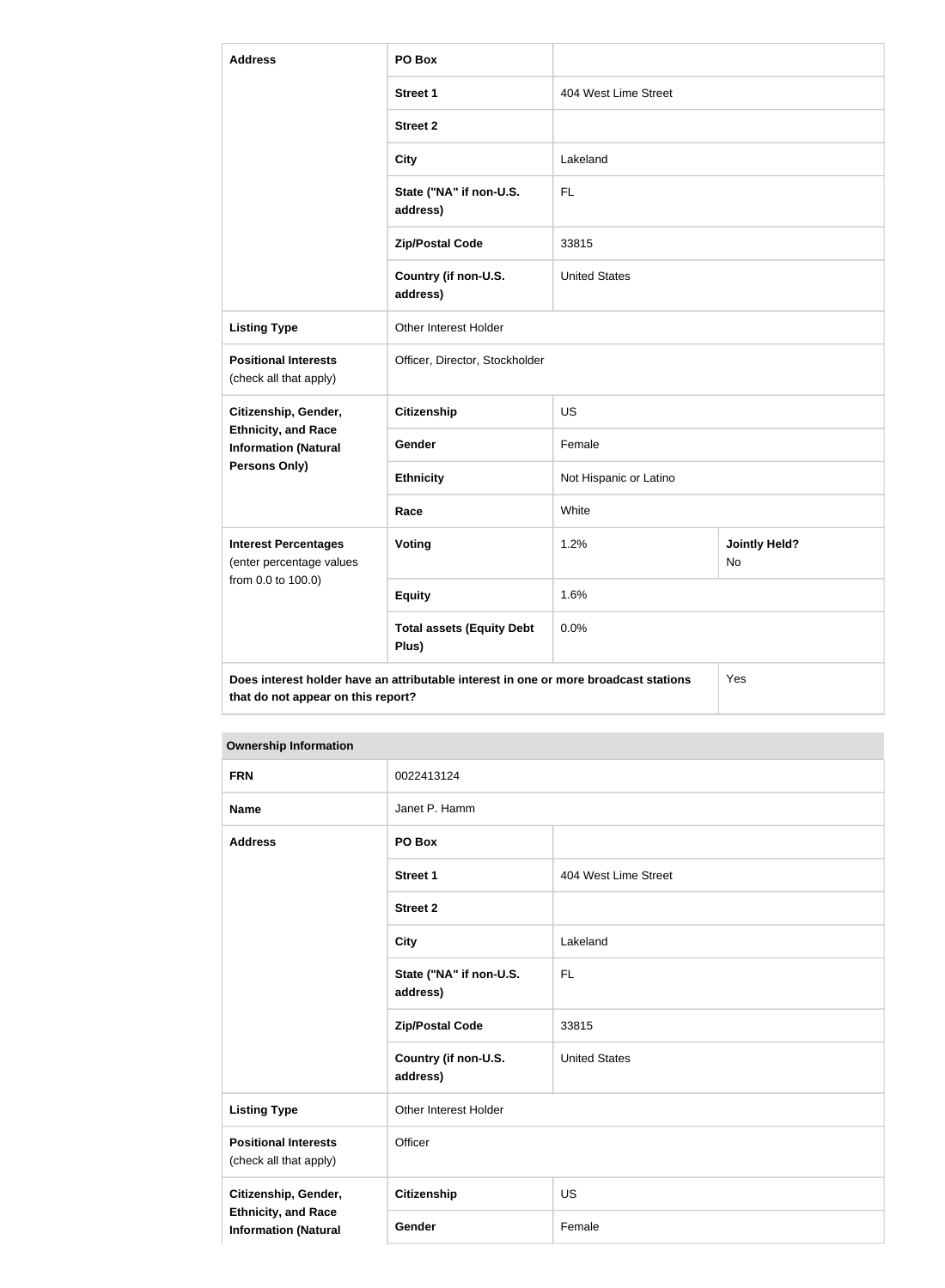| <b>Persons Only)</b>                                                          | <b>Ethnicity</b>                                                                     | Not Hispanic or Latino |                             |
|-------------------------------------------------------------------------------|--------------------------------------------------------------------------------------|------------------------|-----------------------------|
|                                                                               | Race                                                                                 | White                  |                             |
| <b>Interest Percentages</b><br>(enter percentage values<br>from 0.0 to 100.0) | Voting                                                                               | $0.0\%$                | <b>Jointly Held?</b><br>No. |
|                                                                               | <b>Equity</b>                                                                        | 0.0%                   |                             |
|                                                                               | <b>Total assets (Equity Debt</b><br>Plus)                                            | 0.0%                   |                             |
| that do not appear on this report?                                            | Does interest holder have an attributable interest in one or more broadcast stations |                        | Yes                         |

## **Ownership Information**

| <b>FRN</b>                                                                           | 0019415827                                |                        |                            |  |
|--------------------------------------------------------------------------------------|-------------------------------------------|------------------------|----------------------------|--|
| <b>Name</b>                                                                          | Arthur J. Rowbotham, Esq.                 |                        |                            |  |
| <b>Address</b>                                                                       | PO Box                                    |                        |                            |  |
|                                                                                      | <b>Street 1</b>                           | 404 West Lime Street   |                            |  |
|                                                                                      | <b>Street 2</b>                           |                        |                            |  |
|                                                                                      | <b>City</b>                               | Lakeland               |                            |  |
|                                                                                      | State ("NA" if non-U.S.<br>address)       | <b>FL</b>              |                            |  |
|                                                                                      | <b>Zip/Postal Code</b>                    | 33815                  |                            |  |
|                                                                                      | Country (if non-U.S.<br>address)          | <b>United States</b>   |                            |  |
| <b>Listing Type</b>                                                                  | Other Interest Holder                     |                        |                            |  |
| <b>Positional Interests</b><br>(check all that apply)                                | Officer, Director, Stockholder            |                        |                            |  |
| Citizenship, Gender,                                                                 | <b>Citizenship</b>                        | <b>US</b>              |                            |  |
| <b>Ethnicity, and Race</b><br><b>Information (Natural</b>                            | Gender                                    | Male                   |                            |  |
| <b>Persons Only)</b>                                                                 | <b>Ethnicity</b>                          | Not Hispanic or Latino |                            |  |
|                                                                                      | Race                                      | White                  |                            |  |
| <b>Interest Percentages</b><br>(enter percentage values<br>from 0.0 to 100.0)        | <b>Voting</b>                             | 1.0%                   | <b>Jointly Held?</b><br>No |  |
|                                                                                      | <b>Equity</b>                             | 1.3%                   |                            |  |
|                                                                                      | <b>Total assets (Equity Debt</b><br>Plus) | 0.0%                   |                            |  |
| Does interest holder have an attributable interest in one or more broadcast stations |                                           |                        | Yes                        |  |

**that do not appear on this report?**

| <b>FRN</b>     | 0022413140          |
|----------------|---------------------|
| <b>Name</b>    | Arthur A. Rowbotham |
| <b>Address</b> | PO Box              |
|                |                     |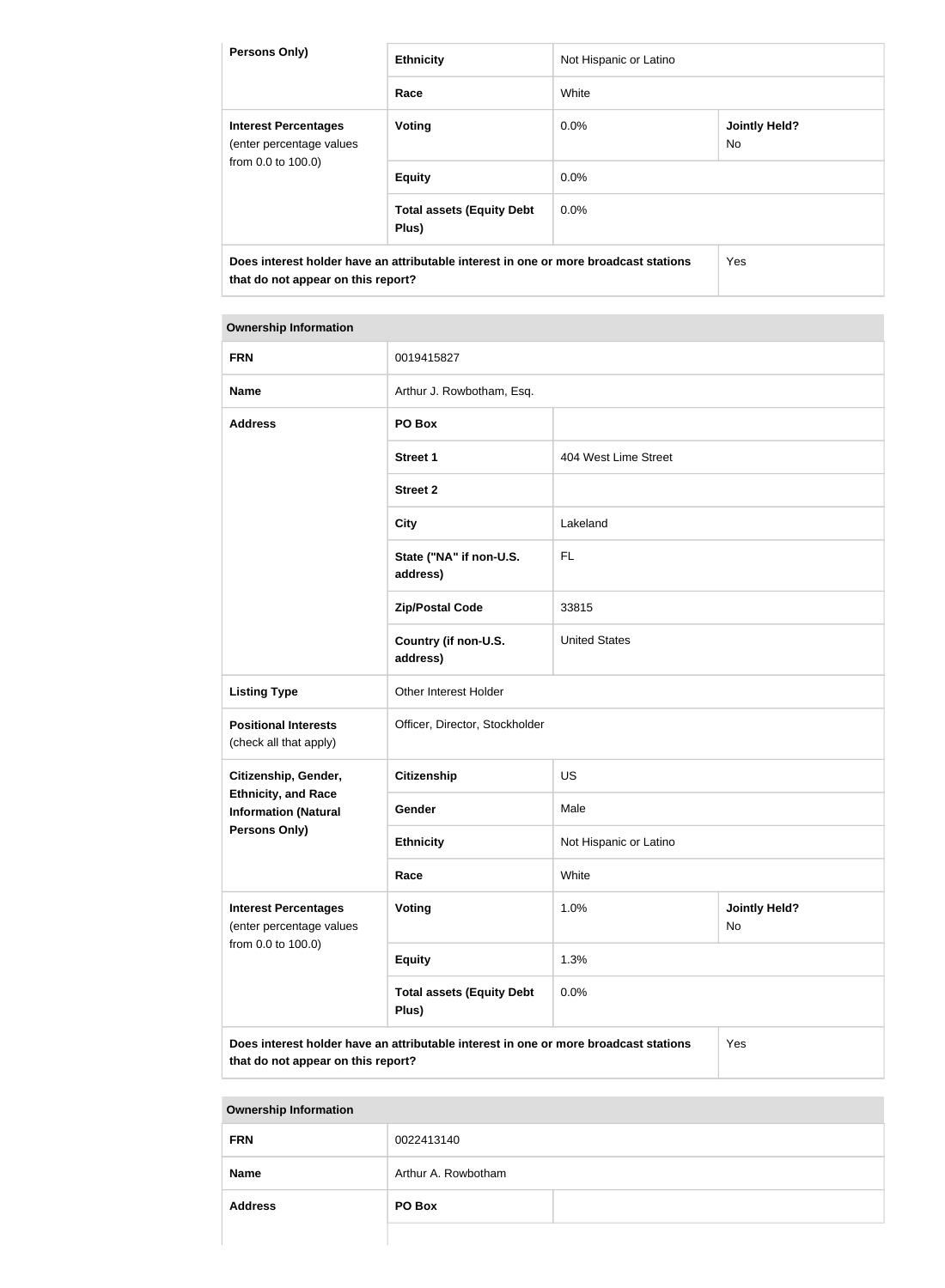|                                                                               | <b>Street 1</b>                                                                      | 404 West Lime Street   |                                   |  |
|-------------------------------------------------------------------------------|--------------------------------------------------------------------------------------|------------------------|-----------------------------------|--|
|                                                                               | <b>Street 2</b>                                                                      |                        |                                   |  |
|                                                                               | <b>City</b>                                                                          | Lakeland               |                                   |  |
|                                                                               | State ("NA" if non-U.S.<br>address)                                                  | <b>FL</b>              |                                   |  |
|                                                                               | <b>Zip/Postal Code</b>                                                               | 33815                  |                                   |  |
|                                                                               | Country (if non-U.S.<br>address)                                                     | <b>United States</b>   |                                   |  |
| <b>Listing Type</b>                                                           | <b>Other Interest Holder</b>                                                         |                        |                                   |  |
| <b>Positional Interests</b><br>(check all that apply)                         | Director                                                                             |                        |                                   |  |
| Citizenship, Gender,                                                          | <b>Citizenship</b>                                                                   | <b>US</b>              |                                   |  |
| <b>Ethnicity, and Race</b><br><b>Information (Natural</b>                     | Gender                                                                               | Male                   |                                   |  |
| Persons Only)                                                                 | <b>Ethnicity</b>                                                                     | Not Hispanic or Latino |                                   |  |
|                                                                               | Race                                                                                 | White                  |                                   |  |
| <b>Interest Percentages</b><br>(enter percentage values<br>from 0.0 to 100.0) | <b>Voting</b>                                                                        | 0.0%                   | <b>Jointly Held?</b><br><b>No</b> |  |
|                                                                               | <b>Equity</b>                                                                        | 0.0%                   |                                   |  |
|                                                                               | <b>Total assets (Equity Debt</b><br>Plus)                                            | 0.0%                   |                                   |  |
| that do not appear on this report?                                            | Does interest holder have an attributable interest in one or more broadcast stations |                        | Yes                               |  |

| <b>OWNERSHIP INTO HIGHON</b>                                                                              |                                     |                        |  |  |
|-----------------------------------------------------------------------------------------------------------|-------------------------------------|------------------------|--|--|
| <b>FRN</b>                                                                                                | 0022413090                          |                        |  |  |
| <b>Name</b>                                                                                               | Benjamin H. Rowbotham               |                        |  |  |
| <b>Address</b>                                                                                            | PO Box                              |                        |  |  |
|                                                                                                           | <b>Street 1</b>                     | 404 West Lime Street   |  |  |
|                                                                                                           | <b>Street 2</b>                     |                        |  |  |
|                                                                                                           | <b>City</b>                         | Lakeland               |  |  |
|                                                                                                           | State ("NA" if non-U.S.<br>address) | <b>FL</b>              |  |  |
|                                                                                                           | <b>Zip/Postal Code</b>              | 33815                  |  |  |
|                                                                                                           | Country (if non-U.S.<br>address)    | <b>United States</b>   |  |  |
| <b>Listing Type</b>                                                                                       | Other Interest Holder               |                        |  |  |
| <b>Positional Interests</b><br>(check all that apply)                                                     | Officer, Director, Stockholder      |                        |  |  |
| Citizenship, Gender,<br><b>Ethnicity, and Race</b><br><b>Information (Natural</b><br><b>Persons Only)</b> | <b>Citizenship</b>                  | <b>US</b>              |  |  |
|                                                                                                           | Gender                              | Male                   |  |  |
|                                                                                                           | <b>Ethnicity</b>                    | Not Hispanic or Latino |  |  |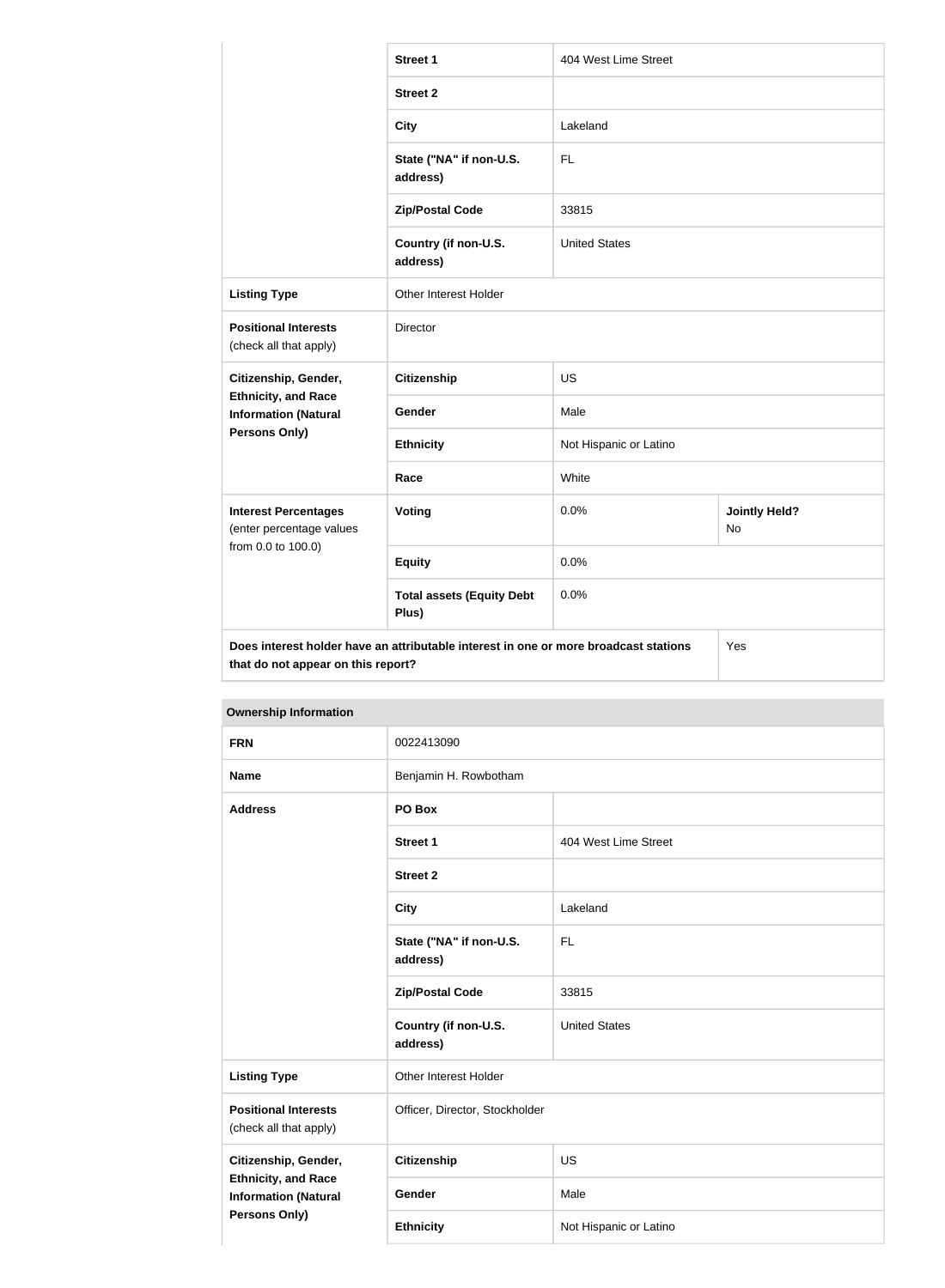|                                                                                                                            | Race                                      | White                               |     |  |
|----------------------------------------------------------------------------------------------------------------------------|-------------------------------------------|-------------------------------------|-----|--|
| <b>Interest Percentages</b><br>(enter percentage values<br>from 0.0 to 100.0)                                              | Voting                                    | <b>Jointly Held?</b><br>0.5%<br>No. |     |  |
|                                                                                                                            | <b>Equity</b>                             | 0.6%                                |     |  |
|                                                                                                                            | <b>Total assets (Equity Debt</b><br>Plus) | $0.0\%$                             |     |  |
| Does interest holder have an attributable interest in one or more broadcast stations<br>that do not appear on this report? |                                           |                                     | Yes |  |

| <b>Ownership Information</b>                              |                                                                                      |                        |                            |  |  |
|-----------------------------------------------------------|--------------------------------------------------------------------------------------|------------------------|----------------------------|--|--|
| <b>FRN</b>                                                | 0019415959                                                                           |                        |                            |  |  |
| <b>Name</b>                                               | Bonnie H. Rowbotham                                                                  |                        |                            |  |  |
| <b>Address</b>                                            | PO Box                                                                               |                        |                            |  |  |
|                                                           | <b>Street 1</b>                                                                      | 404 West Lime Street   |                            |  |  |
|                                                           | <b>Street 2</b>                                                                      |                        |                            |  |  |
|                                                           | <b>City</b>                                                                          | Lakeland               |                            |  |  |
|                                                           | State ("NA" if non-U.S.<br>address)                                                  | <b>FL</b>              |                            |  |  |
|                                                           | <b>Zip/Postal Code</b>                                                               | 33815                  |                            |  |  |
|                                                           | Country (if non-U.S.<br>address)                                                     | <b>United States</b>   |                            |  |  |
| <b>Listing Type</b>                                       | Other Interest Holder                                                                |                        |                            |  |  |
| <b>Positional Interests</b><br>(check all that apply)     | Officer, Director, Stockholder                                                       |                        |                            |  |  |
| Citizenship, Gender,                                      | <b>Citizenship</b>                                                                   | US                     |                            |  |  |
| <b>Ethnicity, and Race</b><br><b>Information (Natural</b> | Gender                                                                               | Female                 |                            |  |  |
| Persons Only)                                             | <b>Ethnicity</b>                                                                     | Not Hispanic or Latino |                            |  |  |
|                                                           | Race                                                                                 | White                  |                            |  |  |
| <b>Interest Percentages</b><br>(enter percentage values   | <b>Voting</b>                                                                        | 72.8%                  | <b>Jointly Held?</b><br>No |  |  |
| from 0.0 to 100.0)                                        | <b>Equity</b>                                                                        | 30.3%                  |                            |  |  |
|                                                           | <b>Total assets (Equity Debt</b><br>Plus)                                            | 0.0%                   |                            |  |  |
| that do not appear on this report?                        | Does interest holder have an attributable interest in one or more broadcast stations |                        | Yes                        |  |  |

| (b) Respondent certifies that any interests, including equity, financial, or voting | Yes |
|-------------------------------------------------------------------------------------|-----|
| interests, not reported in this filing are non-attributable.                        |     |
| If "No," submit as an exhibit an explanation.                                       |     |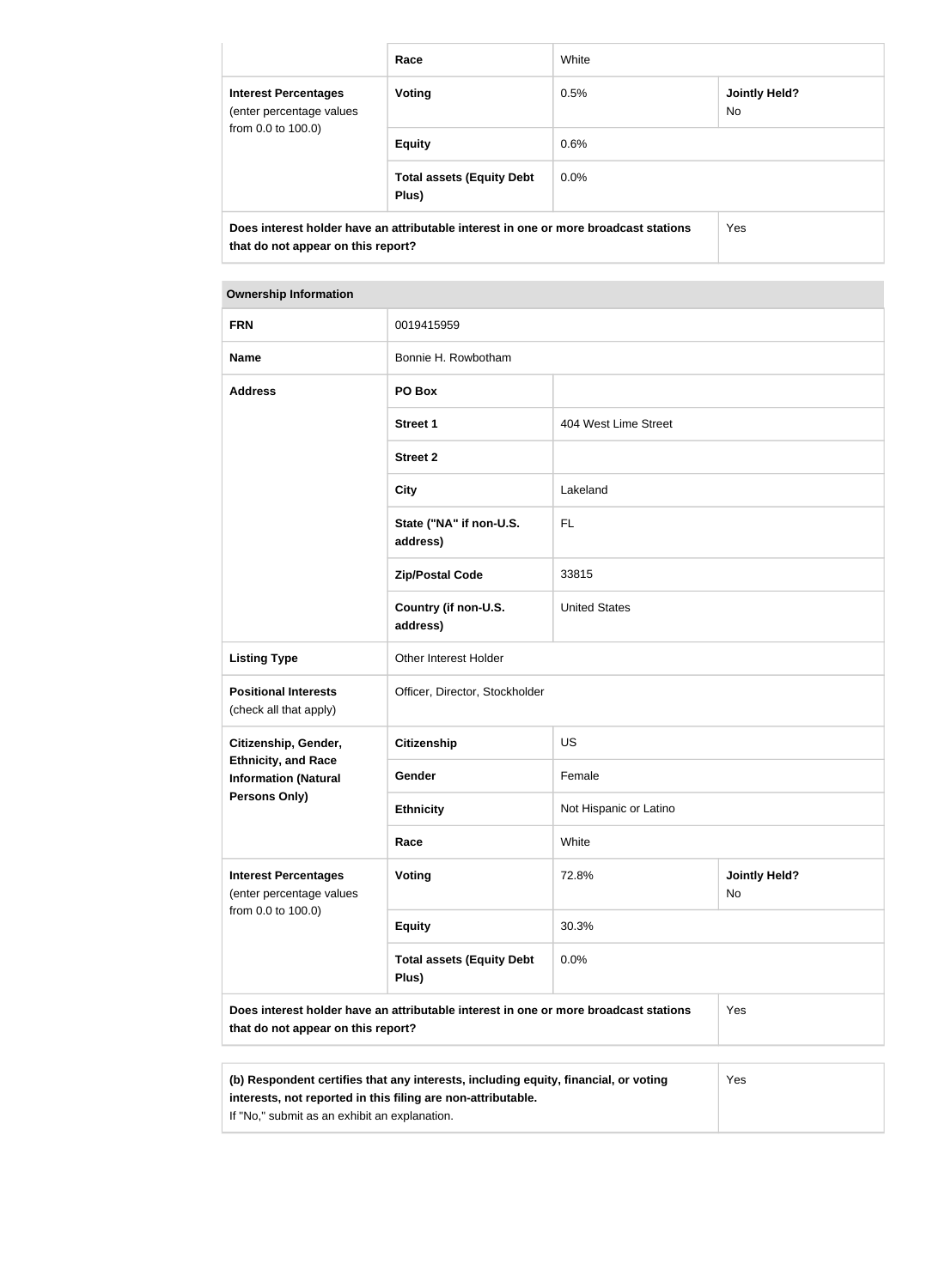

**(d) Are any of the individuals listed as an attributable interest holder in the Respondent married to each other or related to each other as parentchild or as siblings?** Yes

If "Yes," provide the following information for each such the relationship.

#### **Family Relationships**

| <b>FRN</b>   | 0019415959   | <b>Name</b> | Bonnie H Rowbotham |
|--------------|--------------|-------------|--------------------|
| <b>FRN</b>   | 0019415983   | <b>Name</b> | Erin R Casey, Esq  |
| Relationship | Parent/Child |             |                    |

#### **Family Relationships**

| <b>FRN</b>   | 0019415983 | <b>Name</b> | Erin R Casey, Esq    |
|--------------|------------|-------------|----------------------|
| <b>FRN</b>   | 0022413090 | <b>Name</b> | Benjamin H Rowbotham |
| Relationship | Siblings   |             |                      |

#### **Family Relationships**

| <b>FRN</b>   | 0019415827     | Name        | Arthur J Rowbotham, Esq |
|--------------|----------------|-------------|-------------------------|
| <b>FRN</b>   | 0019415959     | <b>Name</b> | Bonnie H Rowbotham      |
| Relationship | <b>Spouses</b> |             |                         |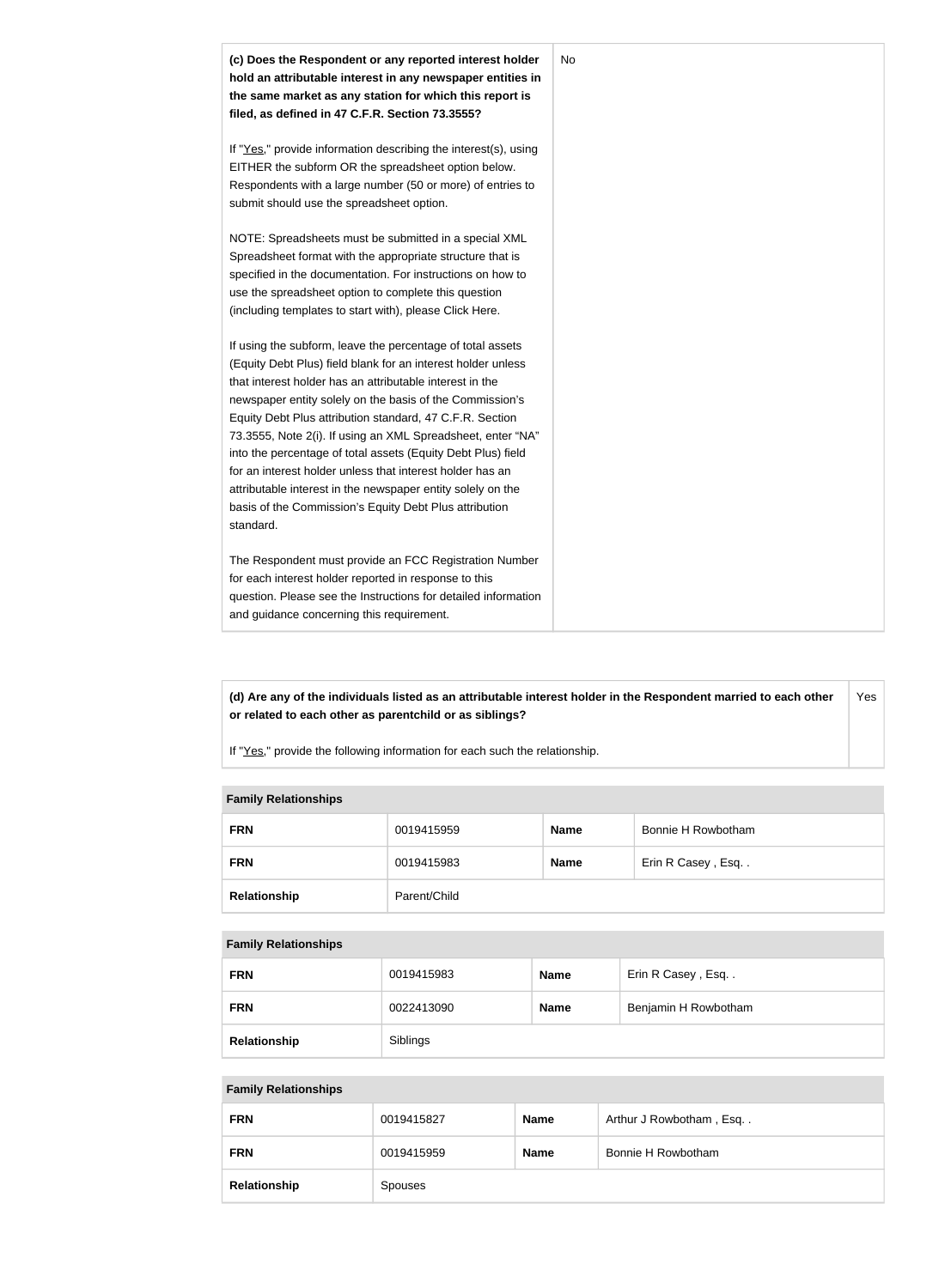| <b>Family Relationships</b> |              |             |                         |
|-----------------------------|--------------|-------------|-------------------------|
| <b>FRN</b>                  | 0019415827   | <b>Name</b> | Arthur J Rowbotham, Esq |
| <b>FRN</b>                  | 0019415983   | <b>Name</b> | Erin R Casey, Esq       |
| Relationship                | Parent/Child |             |                         |

# **Family Relationships**

| $\ldots$     |            |             |                      |
|--------------|------------|-------------|----------------------|
| <b>FRN</b>   | 0022413090 | <b>Name</b> | Benjamin H Rowbotham |
| <b>FRN</b>   | 0022413140 | <b>Name</b> | Arthur A Rowbotham   |
| Relationship | Siblings   |             |                      |

#### **Family Relationships**

| <b>FRN</b>   | 0019415827   | <b>Name</b> | Arthur J Rowbotham, Esq |
|--------------|--------------|-------------|-------------------------|
| <b>FRN</b>   | 0022413090   | <b>Name</b> | Benjamin H Rowbotham    |
| Relationship | Parent/Child |             |                         |

# **Family Relationships**

| <b>FRN</b>   | 0019415959   | <b>Name</b> | Bonnie H Rowbotham   |
|--------------|--------------|-------------|----------------------|
| <b>FRN</b>   | 0022413090   | <b>Name</b> | Benjamin H Rowbotham |
| Relationship | Parent/Child |             |                      |

## **Family Relationships**

| <b>FRN</b>   | 0019415983 | <b>Name</b> | Erin R Casey, Esq  |
|--------------|------------|-------------|--------------------|
| <b>FRN</b>   | 0022413140 | <b>Name</b> | Arthur A Rowbotham |
| Relationship | Siblings   |             |                    |

## **Family Relationships**

| <b>FRN</b>   | 0019415827   | <b>Name</b> | Arthur J Rowbotham, Esq |
|--------------|--------------|-------------|-------------------------|
| <b>FRN</b>   | 0022413140   | <b>Name</b> | Arthur A Rowbotham      |
| Relationship | Parent/Child |             |                         |

# **Family Relationships**

| <b>FRN</b>   | 0019415959   | <b>Name</b> | Bonnie H Rowbotham |  |  |
|--------------|--------------|-------------|--------------------|--|--|
| <b>FRN</b>   | 0022413140   | <b>Name</b> | Arthur A Rowbotham |  |  |
| Relationship | Parent/Child |             |                    |  |  |

## **(e) Is Respondent seeking an attribution exemption for any officer or director with duties wholly unrelated to the Licensee(s)?**

No

If "Yes," complete the information in the required fields and submit an Exhibit fully describing that individual's duties and responsibilities, and explaining why that individual should not be attributed an interest.